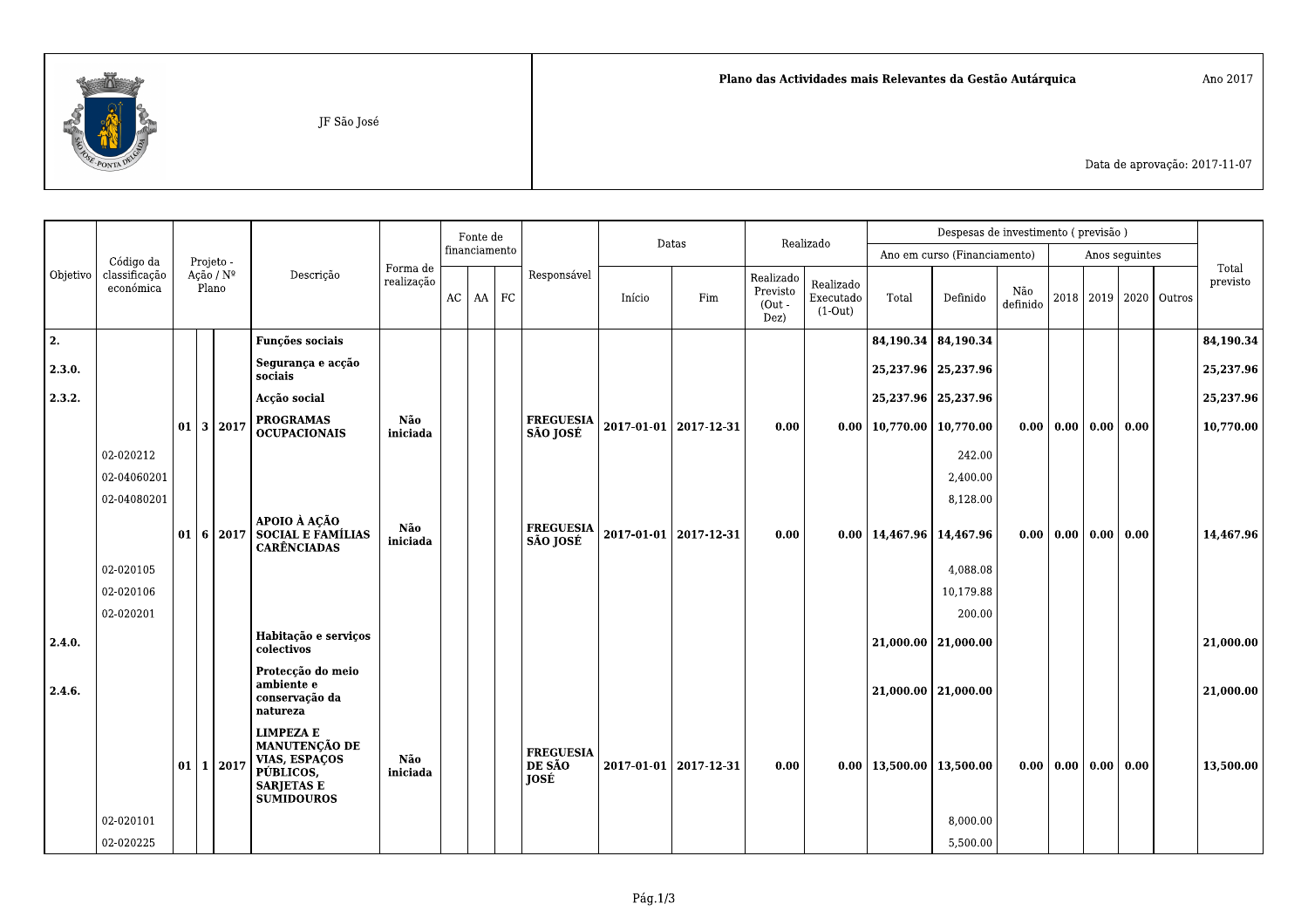

Data de aprovação: 2017-11-07

|                |                            |                             |           |           |                                                                     | Fonte de        |               |             |               | Datas                                     |                                           | Realizado                           |       | Despesas de investimento (previsão) |                 |                              |                    |                |                                 |                   |  |           |
|----------------|----------------------------|-----------------------------|-----------|-----------|---------------------------------------------------------------------|-----------------|---------------|-------------|---------------|-------------------------------------------|-------------------------------------------|-------------------------------------|-------|-------------------------------------|-----------------|------------------------------|--------------------|----------------|---------------------------------|-------------------|--|-----------|
|                | Código da                  |                             | Projeto - |           |                                                                     |                 |               |             | financiamento |                                           |                                           |                                     |       |                                     |                 | Ano em curso (Financiamento) |                    | Anos seguintes |                                 |                   |  |           |
| Objetivo       | classificação<br>económica | Ação / $N^{\circ}$<br>Plano |           | Descrição | Forma de<br>realização                                              |                 | AC<br>$AA$ FC | Responsável | Início        | Fim                                       | Realizado<br>Previsto<br>$(Out -$<br>Dez) | Realizado<br>Executado<br>$(1-Out)$ | Total | Definido                            | Não<br>definido |                              | 2018   2019   2020 |                | Outros                          | Total<br>previsto |  |           |
|                |                            | 02                          |           | 2 2017    | <b>LIMPEZA E</b><br><b>MANUTENÇÃO DE</b><br><b>ESPACOS VERDES</b>   | Não<br>iniciada |               |             |               | <b>FREGUESIA</b><br>DE SÃO<br>JOSÉ        |                                           | 2017-01-01   2017-12-31             | 0.00  | 0.00                                | 7,500.00        | 7,500.00                     | 0.00               |                | 0.00 0.00 0.00                  |                   |  | 7,500.00  |
|                | 02-020101                  |                             |           |           |                                                                     |                 |               |             |               |                                           |                                           |                                     |       |                                     |                 | 4,590.00                     |                    |                |                                 |                   |  |           |
|                | 02-020225                  |                             |           |           |                                                                     |                 |               |             |               |                                           |                                           |                                     |       |                                     |                 | 2,910.00                     |                    |                |                                 |                   |  |           |
| $\vert$ 2.5.0. |                            |                             |           |           | Serviços culturais,<br>recreativos e<br>religiosos                  |                 |               |             |               |                                           |                                           |                                     |       |                                     |                 | 37,952.38 37,952.38          |                    |                |                                 |                   |  | 37,952.38 |
| 2.5.3.         |                            |                             |           |           | <b>Outras actividades</b><br>cívicas e religiosas                   |                 |               |             |               |                                           |                                           |                                     |       |                                     |                 | 37,952.38 37,952.38          |                    |                |                                 |                   |  | 37,952.38 |
|                | 02-040701                  | 01                          |           |           | <b>APOIO AS FORCAS</b><br>  4   2017   VIVAS DA<br><b>FREGUESIA</b> | Não<br>iniciada |               |             |               | <b>FREGUESIA</b><br>DE SÃO<br><b>JOSÉ</b> |                                           | 2017-01-01 2017-12-31               | 0.00  | 0.00                                | 3,050.00        | 3,050.00                     | 0.00               | 0.00           | 0.00 0.00                       |                   |  | 3,050.00  |
|                |                            |                             |           |           |                                                                     |                 |               |             |               |                                           |                                           |                                     |       |                                     |                 | 3,050.00                     |                    |                |                                 |                   |  |           |
|                |                            | $02 \mid 5 \mid 2017$       |           |           | APOIO A<br><b>INSTITUÇÕES</b>                                       | Não<br>iniciada |               |             |               | <b>FREGUESIA</b><br>DE SÃÕ<br>JOSÉ        |                                           | 2017-01-01   2017-12-31             | 0.00  | 0.00                                | 6,700.00        | 6,700.00                     | 0.00               |                | $0.00$ $0.00$ $0.00$            |                   |  | 6,700.00  |
|                | 02-040701                  |                             |           |           |                                                                     |                 |               |             |               |                                           |                                           |                                     |       |                                     |                 | 6,700.00                     |                    |                |                                 |                   |  |           |
|                |                            | $\mid 03 \mid 7 \mid 2017$  |           |           | <b>ATIVIDADES</b><br><b>INTERGERACIONAIS</b>                        | Não<br>iniciada |               |             |               | <b>FREGUESIA</b><br>SÃO JOSÉ              |                                           | 2017-01-01 2017-12-31               | 0.00  | 0.00                                | 9,700.00        | 9,700.00                     | 0.00               |                | 0.00 0.00 0.00                  |                   |  | 9,700.00  |
|                | 02-020105                  |                             |           |           |                                                                     |                 |               |             |               |                                           |                                           |                                     |       |                                     |                 | 2,600.00                     |                    |                |                                 |                   |  |           |
|                | 02-020106                  |                             |           |           |                                                                     |                 |               |             |               |                                           |                                           |                                     |       |                                     |                 | 1,700.00                     |                    |                |                                 |                   |  |           |
|                | 02-020115                  |                             |           |           |                                                                     |                 |               |             |               |                                           |                                           |                                     |       |                                     |                 | 666.00                       |                    |                |                                 |                   |  |           |
|                | 02-020120                  |                             |           |           |                                                                     |                 |               |             |               |                                           |                                           |                                     |       |                                     |                 | 134.00                       |                    |                |                                 |                   |  |           |
|                | 02-020121                  |                             |           |           |                                                                     |                 |               |             |               |                                           |                                           |                                     |       |                                     |                 | 1,200.00                     |                    |                |                                 |                   |  |           |
|                | 02-020225                  |                             |           |           |                                                                     |                 |               |             |               |                                           |                                           |                                     |       |                                     |                 | 3,400.00                     |                    |                |                                 |                   |  |           |
|                |                            | 04   8   2017               |           |           | APOIO À CULTURA,<br><b>DESPORTO E</b><br><b>TRADIÇÕES</b>           | Não<br>iniciada |               |             |               | <b>FREGUESIA</b><br>DE SÃO<br>JOSÉ        |                                           | 2017-01-01 2017-12-31               | 0.00  | 0.00                                | 18,502.38       | 18,502.38                    | 0.00               |                | $\mid 0.00 \mid 0.00 \mid 0.00$ |                   |  | 18,502.38 |
|                | 02-020105                  |                             |           |           |                                                                     |                 |               |             |               |                                           |                                           |                                     |       |                                     |                 | 1,350.00                     |                    |                |                                 |                   |  |           |